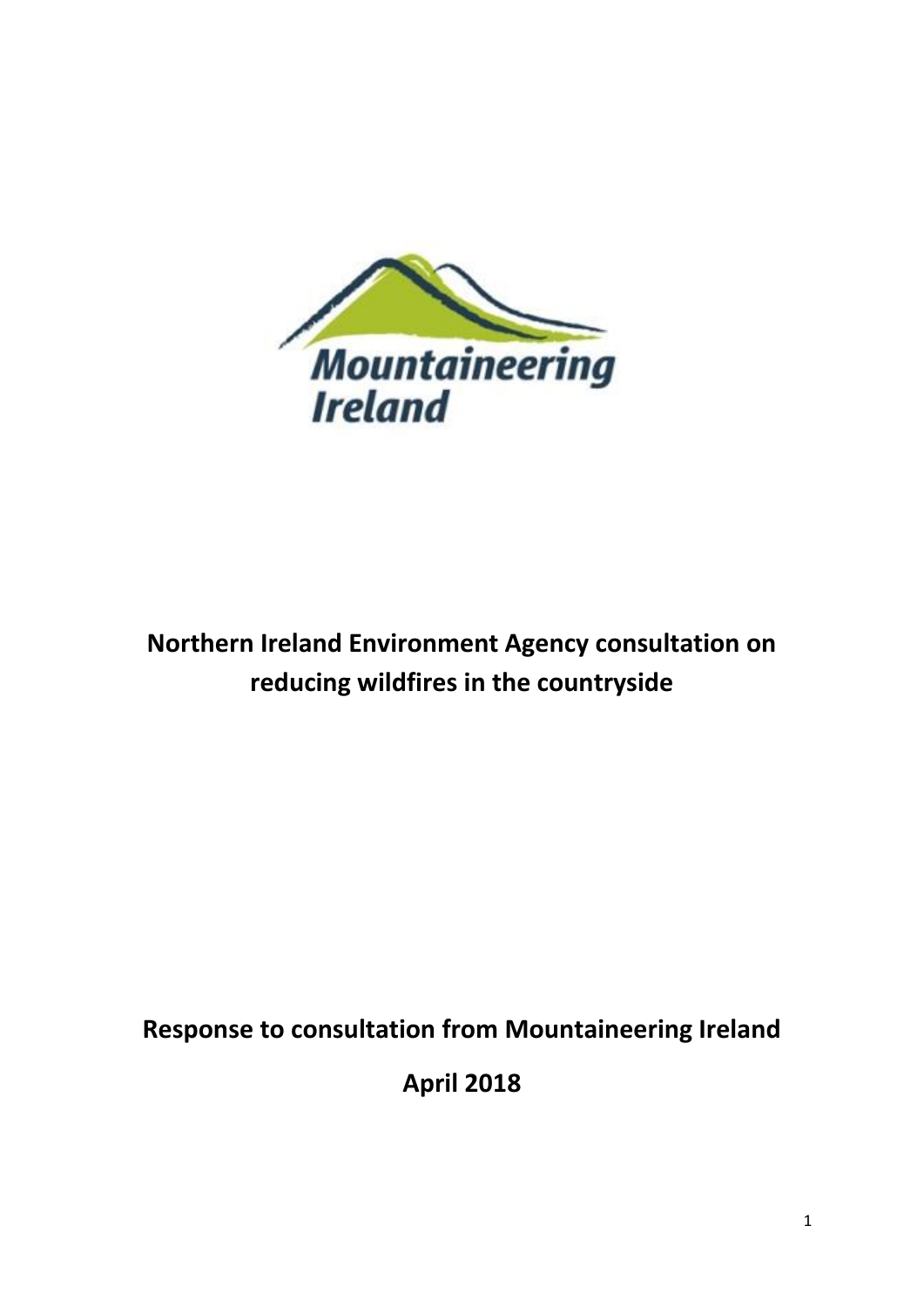#### **Introduction**

As the representative body for hillwalkers and climbers on the island of Ireland, Mountaineering Ireland gains benefit from and has an interest in the management of mountain, hill and coastal land, much of which is susceptible to burning. Fire can be devastating, destroying habitat and thereby diminishing the quality of the recreation experiences that people enjoy.

Mountaineering Ireland is recognised as the National Governing Body for the sport of mountaineering by both Sport Ireland and Sport Northern Ireland. The term mountaineering refers to a wide spectrum of activities that includes rambling, hillwalking, rock and ice-climbing, bouldering and alpinism. Mountaineering Ireland has over 12,500 members, comprising 184 clubs and approximately 1570 individual members (December 2017).

Mountaineering Ireland welcomes NIEA's initiative in undertaking this consultation and we advocate that a strategic approach is taken to reduce the number of deliberate fires in the countryside. While there is need to ensure capacity to tackle fires, Mountaineering Ireland believes that initiatives to address this problem should be focused on the underlying causes of human-caused ignitions.

There is need to change how mountain, hill and coastal lands are viewed and described, with an emphasis on valuing these habitats and the ecosystem services they provide, and rewarding landowners for good practice more than penalising poor practice.

#### **Question 4 - What do you think are the causes of wildfires in NI? Do you know any reason why fires in the countryside are being started deliberately or maliciously?**

Mountaineering Ireland is concerned at the number, and extent of, uncontrolled fires in upland areas in recent years, it appears that much of the burning is done to meet the usual eligibility rules for the Basic Payment Scheme. Burning is a traditional land management technique, and used by some hillfarmers to stimulate the growth of new vegetation for grazing by livestock, particularly sheep. Many of these fires are unmanaged, due to lack of skill or labour and a proportion of the fires get out of control causing widespread damage.

The apparent conflict between agricultural policy and environmental policy should be addressed. Land eligibility rules should be examined from an ecological perspective to ensure there is not an incentive to destroy areas of environmental value. For example DAERA's 2017 Guide to Land Eligibility\* highlights burning as evidence of agricultural activity, and accepts burning of up to 20% of a heather area as controlled burning.

A small number of fires may relate to pranks, and it is possible that some of these are inspired by the publicity that has surrounded hill fires in recent years. Mountaineering Ireland is concerned that in some places the incidence of fire has been attributed to recreational activity such as hillwalking, but without any evidence to support this - [https://www.agriland.ie/farming-news/wildfire-worries](https://www.agriland.ie/farming-news/wildfire-worries-could-halt-hill-walking-on-farmers-land-inhfa/)[could-halt-hill-walking-on-farmers-land-inhfa/](https://www.agriland.ie/farming-news/wildfire-worries-could-halt-hill-walking-on-farmers-land-inhfa/) Such coverage is unhelpful, and could discourage hillfarmers from permitting responsible recreation activity on their land.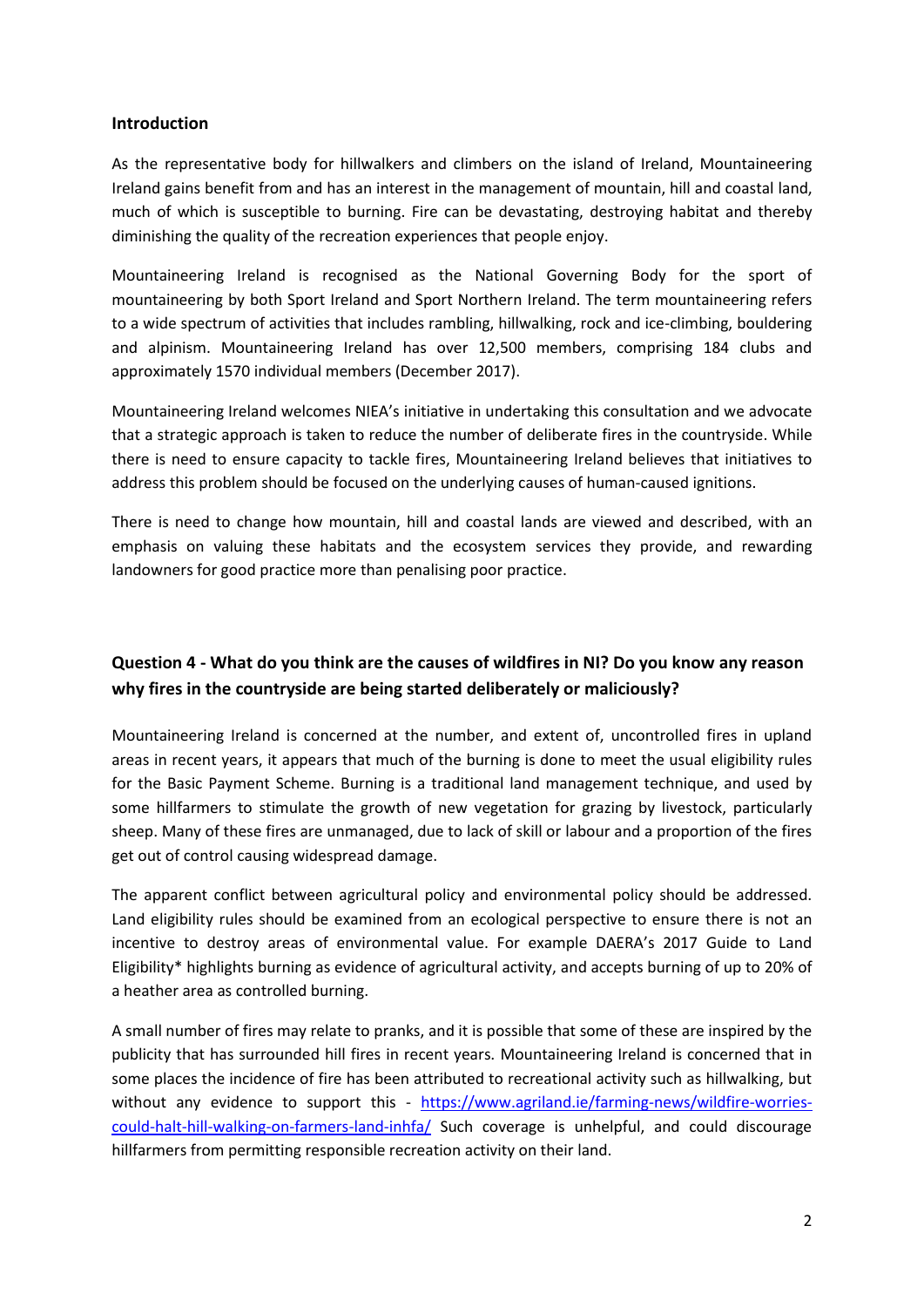Mountaineering Ireland supports the argument made by Vincent McAlinden that the use of the term 'wildlife' suggests that gorse, heath and even forest are worthless, and also that 'wildfire' gives the impression that these fires start spontaneously when, as stated in the preamble to the consultation, most of these fires are started deliberately.

Mountaineering Ireland agrees that 'vegetation fire' seems a more appropriate phrase than wildfire, 'vegetation burning' might be even better as this indicates the deliberate action that underpins most of these fires.

#### \*https://www.daera-

ni.gov.uk/sites/default/files/publications/daera/2017%20Guide%20to%20Land%20Eligibility.pdf

#### **Question 5 - Do you know of any initiatives that could help reduce the number of wildfires in the countryside?**

As stated above, a change in terminology might give a more accurate picture of what these fires are about – vegetation burning.

Public information, both preventative and news reporting, should emphasise that vegetation fires take firefighting resources away from house fires, road traffic accidents and other incidents, thereby putting human life and property at risk. News reporting of vegetation fires should include footage of burnt habitat, possibly even charred wildlife, nests etc and interviews with nature conservation authorities, Northern Ireland Water or others who can explain how the ecosystem services of the land is undermined by burning.

Separately there is need for advocacy in relation to the value of upland habitats, so that the public, including landowners, have a better appreciation of why it is important to care for the natural environment. The multiple benefits provided to society through sustainable management of upland areas include scenic landscapes, carbon sequestration, better water quality, flood mitigation, enhanced biodiversity and opportunities for high quality recreation experiences. **Mountaineering Ireland's vision for the future of Ireland's mountains and upland areas is that these areas will be valued and protected as environmental, cultural and recreational assets.** The vision is summarised in the attached article (see [http://www.mountaineering.ie/\\_files/2018125165120\\_a7c3a75d.pdf\)](http://www.mountaineering.ie/_files/2018125165120_a7c3a75d.pdf).

#### **Question 6 - Can you suggest any locations that should be specifically targeted for actions?**

As fires are planned in advance, prevention also needs to take place in advance. The records of fires over recent years should indicate areas that have been subject to a greater incidence of fires. Where there are AONB management bodies, landscape partnerships, or similar organisations in place, these should be used as vehicles for awareness raising. Community groups in affected groups are potential vectors for promotion of a fire prevention message. Publicity in the local press and on radio could also assist.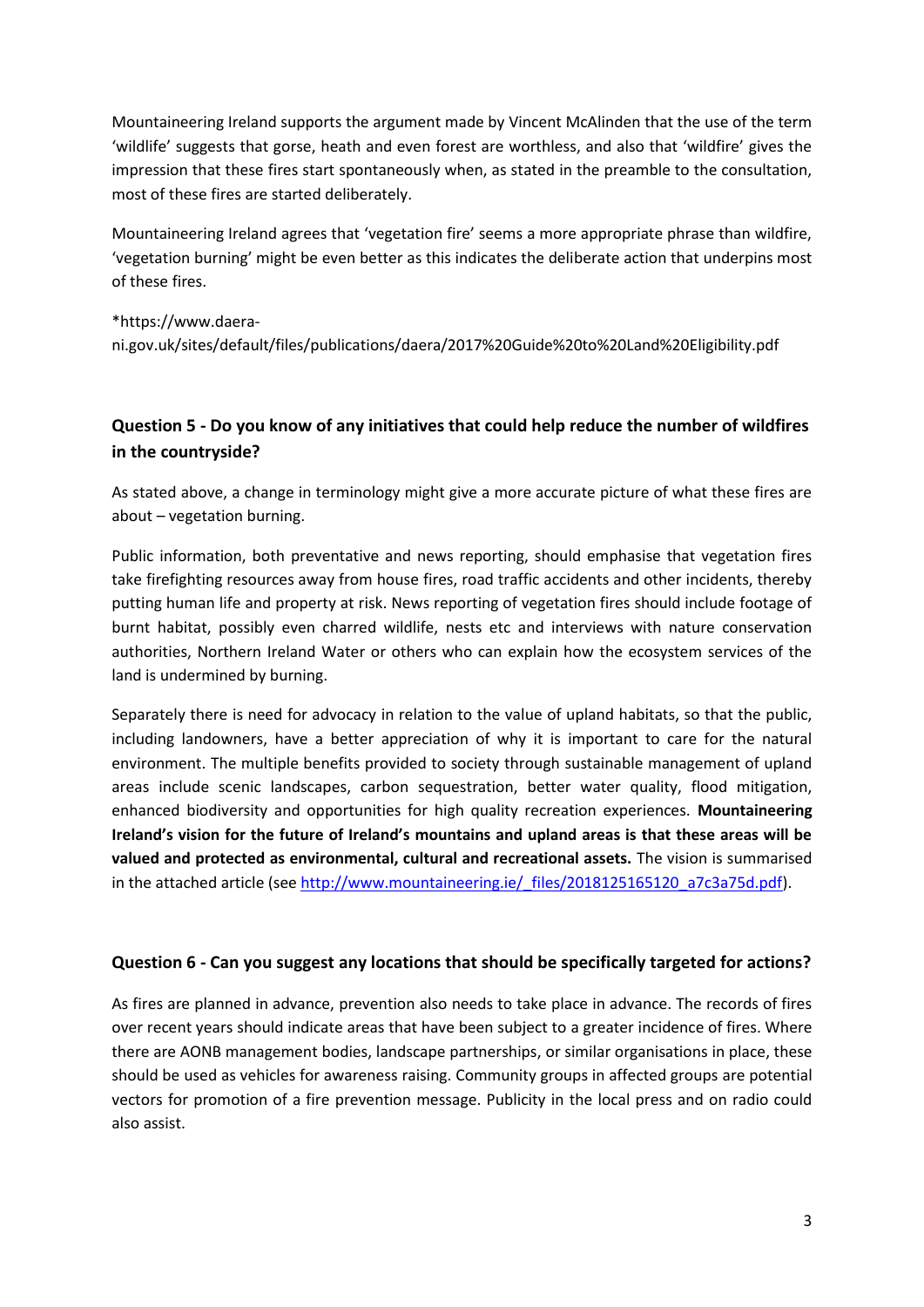There is need for targeted messaging as well, working through the farmers' representative organisations and through the farming press and websites such as [www.agriland.ie.](http://www.agriland.ie/)

## **Question 7 - Do you know any legislation or permitting systems relating to the lighting of fires in the countryside? Is there a need to review and update or develop new legislation and permitting systems related to wildfire prevention? If so why and how?**

As mentioned above, the place of burning within the Guide to Land Eligibility should be examined from an ecological perspective. The non-eligibility of bogland for area-based payments, and the use of umbrella term 'Marginal land' to cover land that may be designated by the EU as 'priority habitat' contributes to a view that such land is worthless. Yet this land provides a range of ecosytem services, these services need to be valued and rewarded in future farm payments schemes, possibly through an outputs-based payment scheme which rewards farmers based on the quality of the environment on their land.

The Game Preservation Act (Northern Ireland) 1928, which deals with the burning of vegetation, is concerned with the protection of cover for game, but seems to allow for burning to be 'carried out in the ordinary course of farming'. This suggests that it might be difficult to prosecute a farmer for vegetation burning. Prevention is preferable to prosecution, but prevention is only going to succeed if farmers believe that uncontrolled burning could have adverse consequences for them. for example, where farmers have burnt land are they required to show a management plan (as stipulated in the Guide to Eligible Habitats)? How many farmers seek consent from NIEA to the burning of designated land, and is there any follow-up to check that burning had adhered to the conditions of consent? Where consent is sought the names of those managing the fire should be provided to ensure that there is sufficient human capacity to deal with the fire. It is Mountaineering Ireland's position that there is need for enforcement of existing regulations.

#### **Question 8 - Is the current level of law enforcement effort that is focused on wildfire incidents sufficient or should it be enhanced?**

The fact that there were over 2,000 wildfires reported in 2017 and the absence of information in the public domain about successful prosecutions are both clear indications that the current enforcement effort is not sufficient.

While prosecution of a landowner for illegal burning could result in the landowner being portrayed as a victim, the pursuit of a prosecution in a small number of carefully selected cases could be helpful. Careful media management around such cases could assist with public understanding and also spread awareness of the potential penalties amongst those who may be considering vegetation burning.

Briefing workshops are perhaps first needed amongst those who are in a position to gather evidence which would assist with a successful prosecution (including NIFRS, PSNI, DAERA officers, NGO employees e.g. Ulster Wildlife Trust, Mourne Heritage Trust and members of the public).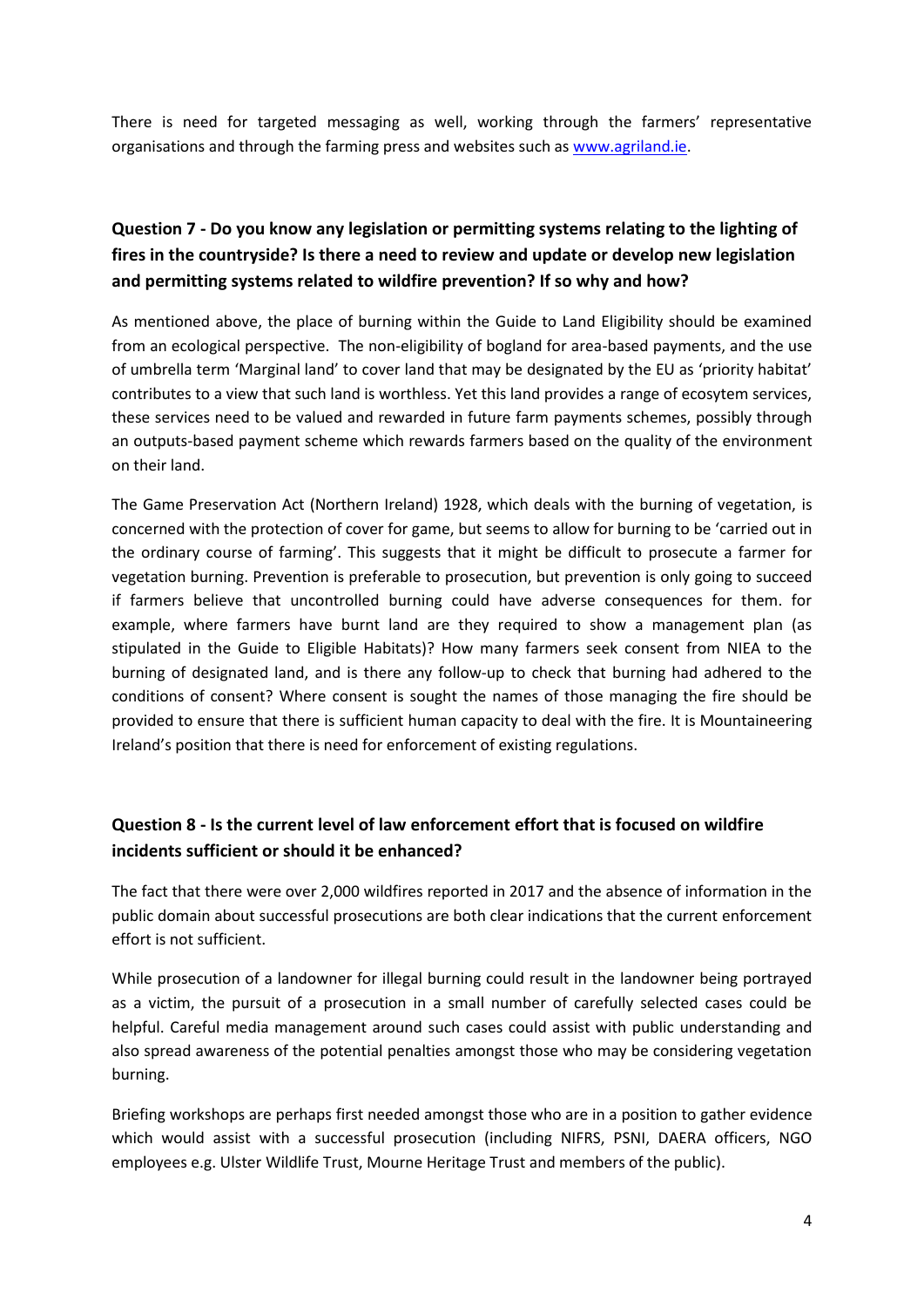## **Question 9 - Like the Mournes, would targeted management of vegetation fuel load / interrupting treatments be beneficial in others parts of NI? If so where and why?**

The reference to habitat as 'fuel load' implies an acceptance of fire. As the fires in question are started by people, rather than natural processes, changing the landscape to mitigate the spread of fire is an attempt to control symptoms, however the root causes of the problem need to be addressed. The burning of vegetation is at least in part motivated by policy conflicts and a current farm support system which does not place a high value on quality habitat.

Mountaineering Ireland supports Vincent McAlinden's assertion that the language around this issue also needs to change – this is about the destruction of valuable habitat; the pollution of drinking water; the emission of thousands of tonnes of carbon; and the diversion of scarce fire-fighting resources etc. away from accidental fires.

#### **Question 10 - What initiatives would you recommend be used or developed to help manage fuel loads?**

These are fire susceptible habitats, not fuel.

Vegetation burning depletes or degrades Northern Ireland's limited stock of natural capital – which is made up of air, water, minerals, soils, fossil fuels and all living things. Mountaineering Ireland would like to see natural capital accounting used to inform action and decision-making in relation to Northern Ireland's natural environment, including how to deal with vegetation burning. Putting a monetary value on that natural capital (e.g. the carbon storage, flood mitigation, biodiversity, recreation and other ecosystem services provided by fire susceptible land), could provide a better basis for decision-making, provided the approach is integrated across the policies and programmes of all relevant government departments.

#### **Question 11 - Do you think wildfires would be better managed in NI if we had further weather research or warning services? If so what is required and why?**

Again, it is important to consider that very few vegetation fires in Northern Ireland are accidental, so publicising times of high fire risk may encourage the lighting of fires rather than prevent it.

Having people trained to assist the NIFRS in dealing quickly and effectively with vegetation fires would curtail the extent of the losses from such fires. Due to the nature of the terrain and the scale of vegetation fires, preparation and coordinated action are important.

#### **Question 12 - Are there any areas that merit bespoke wildfire management plans in NI? If so why?**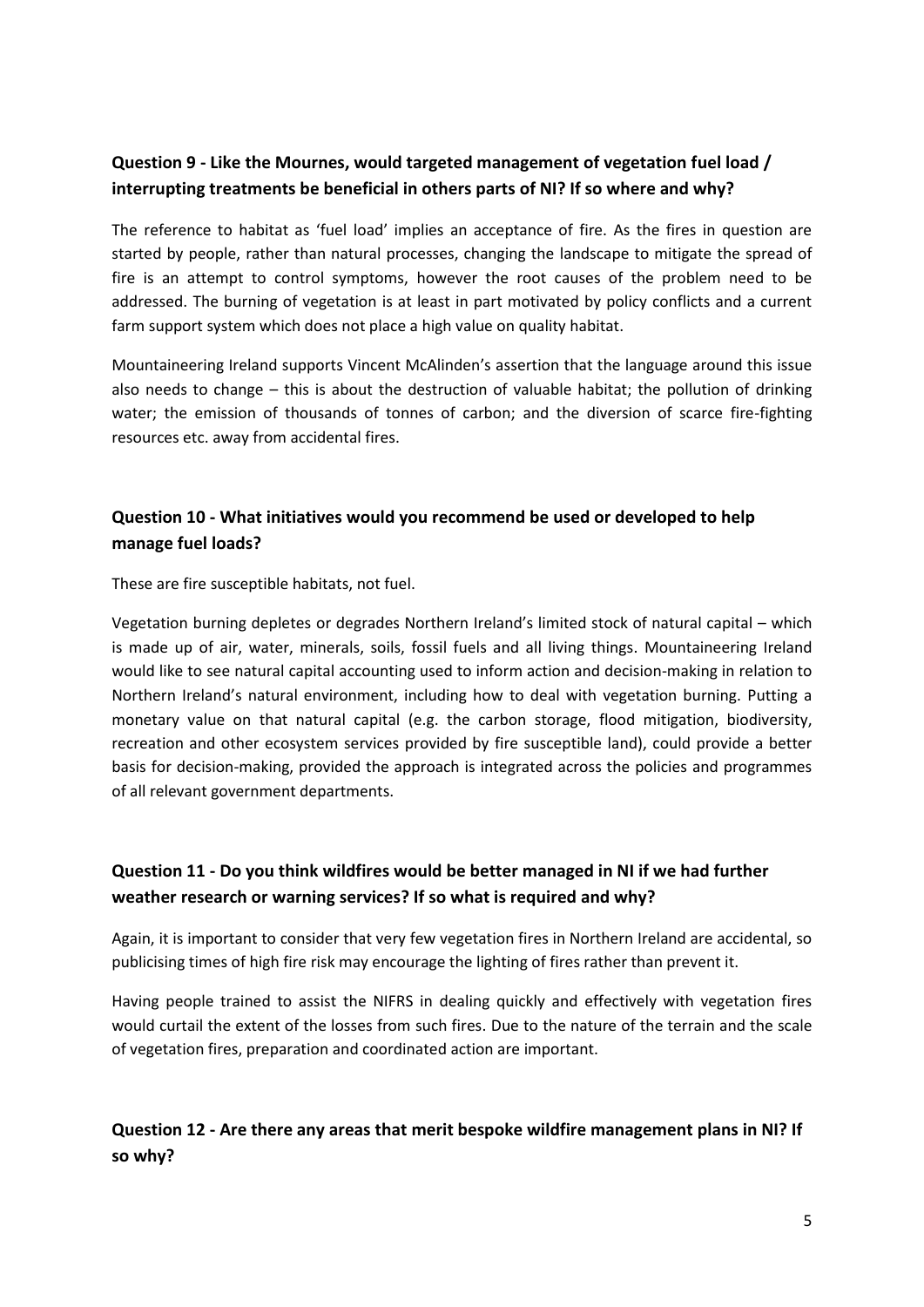Areas with expanses of fire susceptible habitat such as mature heather, e.g the Mournes, Belfast Hills, Sperrins etc. Wildfire management plans should cover proactive fire prevention aimed at protecting landscape (based on its ecosystem services), as well as measures for the effective and efficient fire containment when a fire event occurs.

#### **Question 13 - Are there any initiatives that would enhance collaborative and co-ordinated actions to respond to wildfires in NI?**

The context provided with this question is largely irrelevant, because Northern Ireland does not have the type of wildfires experienced in the United States; our problem is fires started by people. It is too easy to simply blame landowners for the burning that occurs, the reasons for this activity must be understood, the policy conflicts addressed, and arrangements put in place to reward the sustainable management of Northern Ireland's natural capital. This will require honest engagement between all agencies involved and with farm organisations, trustees and individual landowners.

#### **Question 14 - Do you think we need to develop a strategic direction for wildfire work in NI? If so how could this be achieved?**

As there is risk, skill and a significant cost involved in the control of vegetation fires, in addition to the as yet uncalculated cost in terms of natural capital, it would make sense to have a planned and co-ordinated action plan to reduce habitat loss from deliberate fire events.

## **Question 15 - What would be your one-line vision for NI in relation to wildfire management?**

The deliberate burning of hill and coastal vegetation no longer takes place because landowners are concerned with, and rewarded for, maintaining the quality of the habitat on their land.

## **Question 17 - How should success regarding wildfire reduction be measured or monitored?**

The simplest metric is reduced reports of vegetation burning, and a reduced area affected.

In the short-term, while vegetation fires are still occurring, there will be need for leadership and coordination in how these fires are tackled, and how skills are shared. That might best be achieved through a task force, which also addresses measuring and monitoring.

In the short to medium term this requires an integrated solution, covering public awareness of the value of natural and semi-natural habitats, natural capital accounting, engagement with landowners, and the design of farm payment arrangements which reflect ecosystem services provided and environmental condition.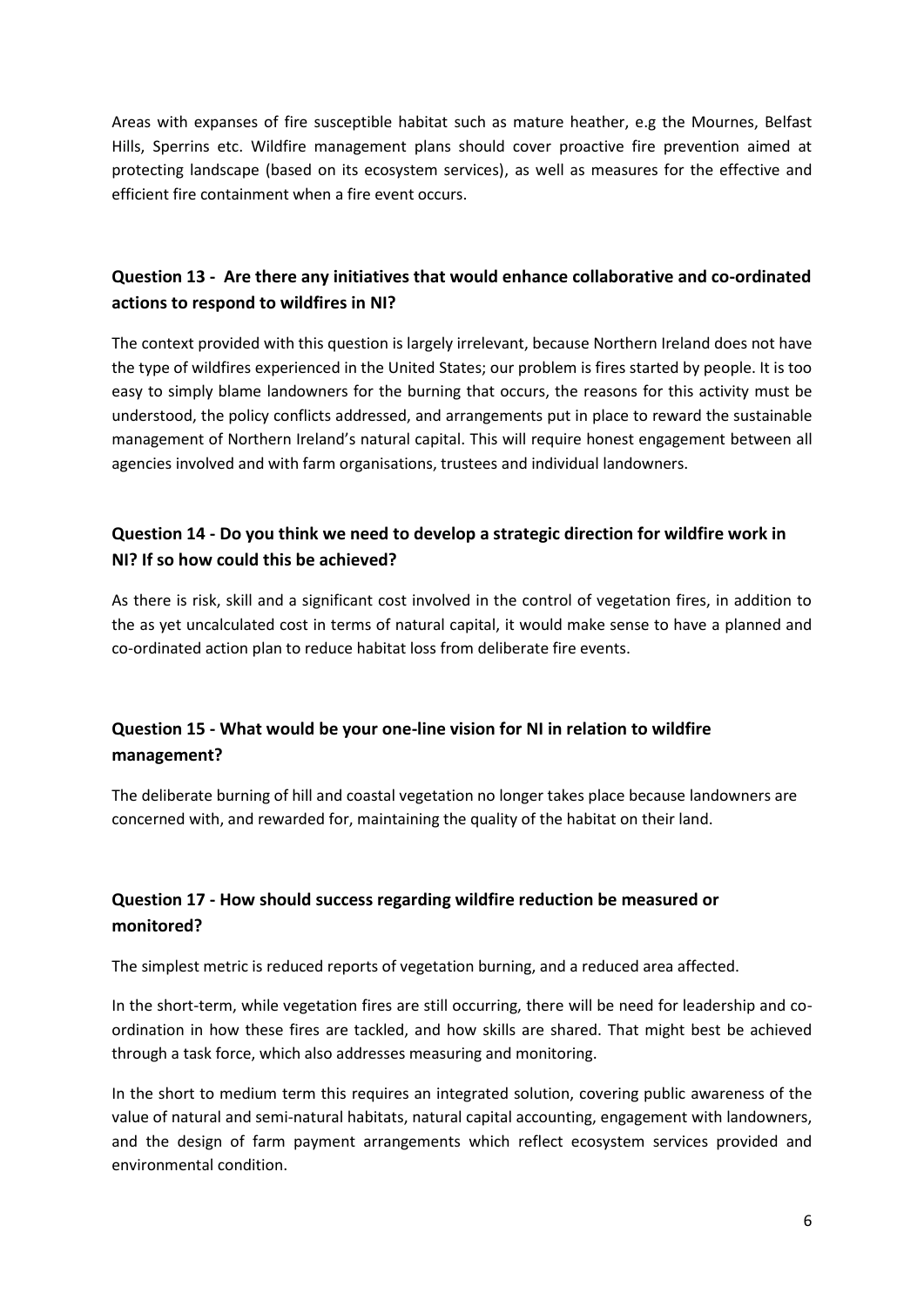As agriculture and environment functions are now both within one department this should help in addressing the current policy conflicts and ensuring that Northern Ireland's natural assets are valued and protected for the benefit of future generations.

In the medium to long term it should be possible to measure success through monitoring habitat condition, this could be complemented by records of increased natural capital values.

#### **Question 19 - Who should be part of these management structures?**

Farmers, farmer unions, DAERA (NIEA and agriculture), Forest Service, NI Water, AONB management groups, Northern Ireland Environment Link, the Education Authority (involving youth workers and teachers), National Outdoor Recreation Forum and Northern Ireland Fire and Rescue Services.

Regard should be had to the multi-stakeholder approach to the sustainable management of upland areas which is advocated by the Irish Uplands Forum [\(www.irishuplandsforum.org\)](http://www.irishuplandsforum.org/).

## **Question 20 - As wildfires do not recognise borders should we engage with our counterparts in the South in relation to wildfire initiatives?**

Absolutely, not just because fires do not recognise borders, but also because there are similar problems with uncontrolled burning in the south and clear potential for shared learning. However, it will be equally important to have engagement with parts of the UK, to learn how the issue has been tackled there and how the transition can be made from rough grazing land being considered worthless to valuable habitat, the quality of which should be protected and enhanced in the public interest.

#### **Question 21 - How important do you think each of the following wildfire initiatives are in NI?**

|                                                                         | Very Important | Important | Slightly<br>Important | Not Important |
|-------------------------------------------------------------------------|----------------|-----------|-----------------------|---------------|
| Development of a strategic direction<br>for wildfire work               |                | Yes       |                       |               |
| Development of management model to<br>address wildfires                 |                | Yes       |                       |               |
| Undertake initiatives that could help<br>reduce the number of wildfires | <b>Yes</b>     |           |                       |               |
| Review and update/develop new<br>legislation related to wildfire        | <b>Yes</b>     |           |                       |               |